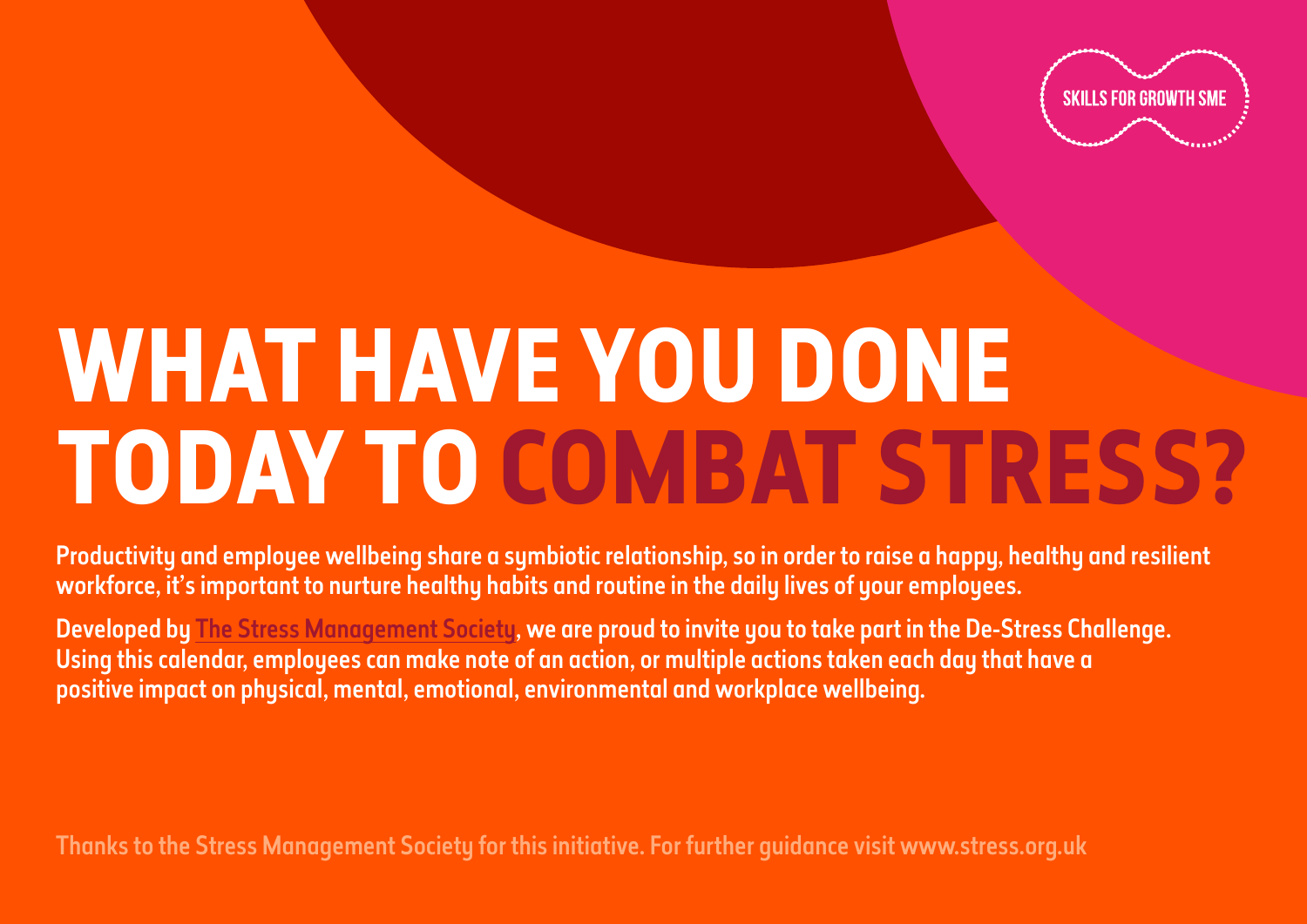## **31 DAY DE-STRESS**



| CALENDAR                        |             |                  |                   | 1. Physical      |                   | 2<br>1. Physical |                   | 3<br>1. Physical |                   | 1. Physical<br>4 |                   |                  |
|---------------------------------|-------------|------------------|-------------------|------------------|-------------------|------------------|-------------------|------------------|-------------------|------------------|-------------------|------------------|
|                                 |             |                  |                   |                  | 2. Mental         | 4. Environmental | 2. Mental         | 4. Environmental | 2. Mental         | 4. Environmental | 2. Mental         | 4. Environmental |
|                                 |             |                  |                   |                  | 3. Emotional      | 5. Workplace     | 3. Emotional      | 5. Workplace     | 3. Emotional      | 5. Workplace     | 3. Emotional      | 5. Workplace     |
| 5                               | 1. Physical |                  | 6<br>1. Physical  |                  | 7<br>1. Physical  |                  | 8<br>1. Physical  |                  | 9<br>1. Physical  |                  | 10<br>1. Physical |                  |
| 2. Mental                       |             | 4. Environmental | 2. Mental         | 4. Environmental | 2. Mental         | 4. Environmental | 2. Mental         | 4. Environmental | 2. Mental         | 4. Environmental | 2. Mental         | 4. Environmental |
| 3. Emotional                    |             | 5. Workplace     | 3. Emotional      | 5. Workplace     | 3. Emotional      | 5. Workplace     | 3. Emotional      | 5. Workplace     | 3. Emotional      | 5. Workplace     | 3. Emotional      | 5. Workplace     |
| 11                              | 1. Physical |                  | 12<br>1. Physical |                  | 13<br>1. Physical |                  | 14<br>1. Physical |                  | 15<br>1. Physical |                  | 16<br>1. Physical |                  |
| 2. Mental                       |             | 4. Environmental | 2. Mental         | 4. Environmental | 2. Mental         | 4. Environmental | 2. Mental         | 4. Environmental | 2. Mental         | 4. Environmental | 2. Mental         | 4. Environmental |
| 3. Emotional                    |             | 5. Workplace     | 3. Emotional      | 5. Workplace     | 3. Emotional      | 5. Workplace     | 3. Emotional      | 5. Workplace     | 3. Emotional      | 5. Workplace     | 3. Emotional      | 5. Workplace     |
|                                 | 1. Physical |                  | 18<br>1. Physical |                  | 19<br>1. Physical |                  | 20<br>1. Physical |                  | 21<br>1. Physical |                  | 22<br>1. Physical |                  |
| 17                              |             |                  |                   |                  |                   |                  |                   |                  |                   |                  |                   |                  |
| 2. Mental                       |             | 4. Environmental | 2. Mental         | 4. Environmental | 2. Mental         | 4. Environmental | 2. Mental         | 4. Environmental | 2. Mental         | 4. Environmental | 2. Mental         | 4. Environmental |
|                                 |             | 5. Workplace     | 3. Emotional      | 5. Workplace     | 3. Emotional      | 5. Workplace     | 3. Emotional      | 5. Workplace     | 3. Emotional      | 5. Workplace     | 3. Emotional      | 5. Workplace     |
|                                 | 1. Physical |                  | 24<br>1. Physical |                  | 25<br>1. Physical |                  | 26<br>1. Physical |                  | 27<br>1. Physical |                  | 28<br>1. Physical |                  |
| 3. Emotional<br>23<br>2. Mental |             | 4. Environmental | 2. Mental         | 4. Environmental | 2. Mental         | 4. Environmental | 2. Mental         | 4. Environmental | 2. Mental         | 4. Environmental | 2. Mental         | 4. Environmental |
| 3. Emotional                    |             | 5. Workplace     | 3. Emotional      | 5. Workplace     | 3. Emotional      | 5. Workplace     | 3. Emotional      | 5. Workplace     | 3. Emotional      | 5. Workplace     | 3. Emotional      | 5. Workplace     |
| 29                              | 1. Physical |                  | 30<br>1. Physical |                  | 31<br>1. Physical |                  |                   |                  |                   |                  |                   |                  |
| 2. Mental                       |             | 4. Environmental | 2. Mental         | 4. Environmental | 2. Mental         | 4. Environmental |                   |                  |                   |                  |                   |                  |

Thanks to the Stress Management Society for this initiative. For further guidance visit www.stress.org.uk